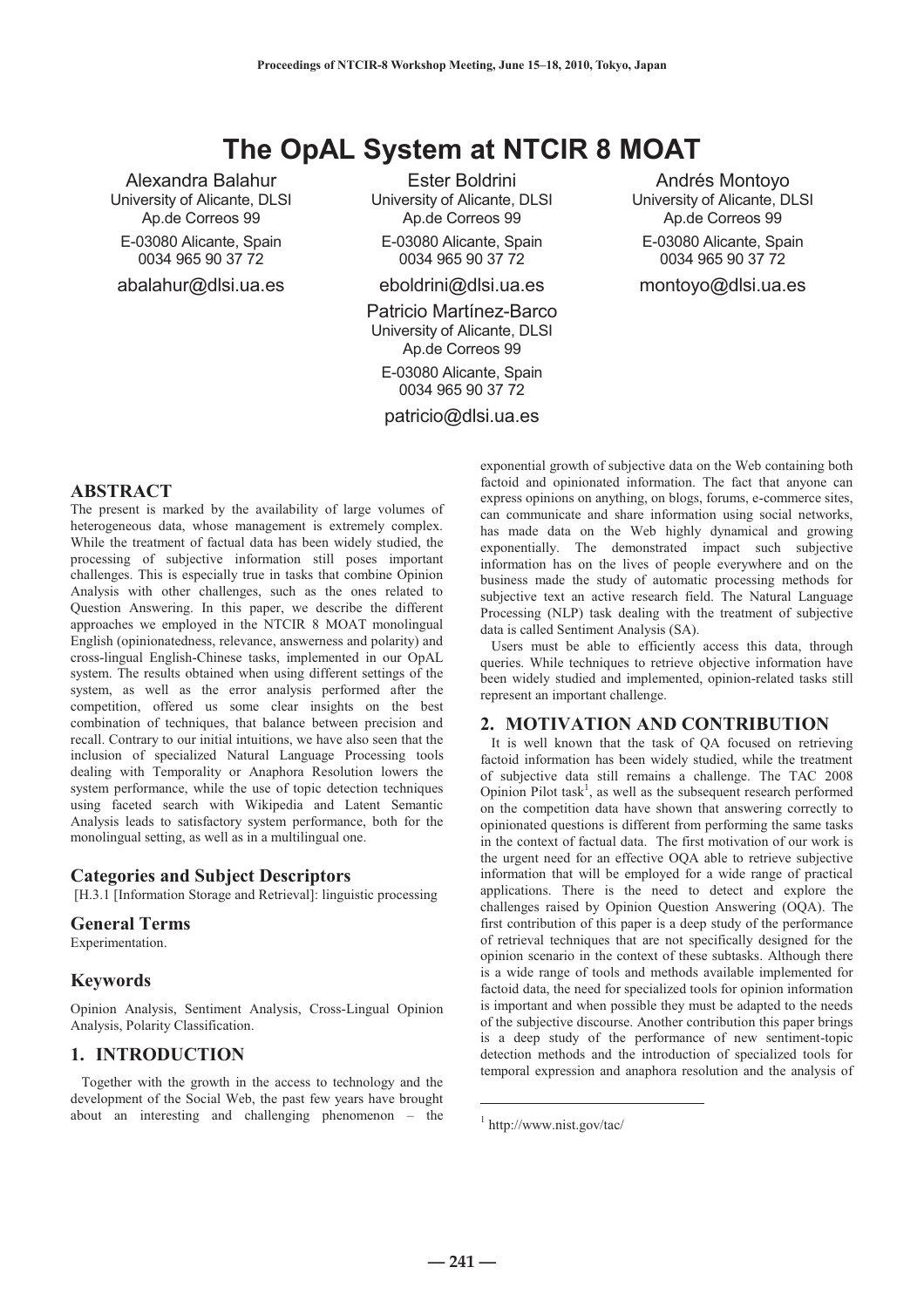their effect. Finally, we also introduced new retrieval techniques such as faceted search using Wikipedia with Latent Semantic Analysis (LSA), which demonstrate to improve the performance of the task.

All the above mentioned contributions have been implemented in the OpAL system, with which we participated in the NTCIR 8 MOAT English monolingual and English-Chinese cross-lingual subtasks, obtaining promising results [1].

# **3. RELATED WORK**

QA can be defined as the task in which given a set of questions and a collection of documents, an automatic NLP system is employed to retrieve the answer to the queries in Natural Language (NL). Research focused on building factoid QA systems has a long tradition; however, it is only recently that studies have started to focus on the development of OQA systems. Example of this can be [2] who took advantage of opinion summarization to support Multi-Perspective QA system, aiming at extracting opinion-oriented information of a question. [3] separated opinions from facts and summarized them as answer to opinion questions. [4] identified opinion holders, which are frequently asked in opinion questions. Due to the realized importance of blog data, recent years have also marked the beginning of NLP research focused on the development of opinion QA systems and the organization of international conferences encouraging the creation of effective QA systems both for fact and subjective texts. The TAC 2008<sup>2</sup> Opinion QA track proposed a collection of factoid and opinion queries called "rigid list" (factoid) and "squishy list"(opinion) respectively, to which the traditional systems had to be adapted. Some participating systems treated opinionated questions as "other" and thus they did not employ opinion specific methods. However, systems that performed better in the "squishy list" questions than in the "rigid list" implemented additional components to classify the polarity of the question and of the extracted answer snippet. The Alyssa system [5] uses a Support Vector Machines (SVM) classifier trained on the MPQA corpus  $[6]$ , English NTCIR<sup>3</sup> data and rules based on the subjectivity lexicon [7]. [8] performed query analysis to detect the polarity of the question using defined rules. Furthermore, they filter opinion from fact retrieved snippets using a classifier based on Naïve Bayes with unigram features, assigning for each sentence a score that is a linear combination between the opinion and the polarity scores. The PolyU [9] system determines the sentiment orientation of the sentence using the Kullback-Leibler divergence measure with the two estimated language models for the positive versus negative categories. The QUANTA [10] system performs opinion question sentiment analysis by detecting the opinion holder, the object and the polarity of the opinion. It uses a semantic labeller based on PropBank<sup>4</sup> and manually defined patterns. Regarding the sentiment classification, they extract and classify the opinion words. Finally, for the answer retrieval, they score the retrieved snippets depending on the presence of topic and opinion words and only choose as answer the top ranking results.

 $\overline{a}$ 

# **4. ENGLISH MONOLINGUAL SUBTASKS**

For the English monolingual subtask, the participants were provided with twenty topics. For each of the topics, a question was given, together with a short and concise query, the expected polarity of the answer and the period of time required. For each of the topics, the participants were given a set of documents, that were split into sentences (for the opinionated and relevance judgements) and into opinion units (for the polarity, opinion target and source tasks). We submitted three runs of the OpAL system, for the opinionated, relevance and polarity judgement tasks.

#### **4.1 Judging sentence opinionatedness**

The "opinionated" subtask required systems to assign the values YES or NO (Y/N) to each of the sentences in the document collection provided. This value is given depending on whether the sentence contains an opinion (Y) or it does not (N).

In order to judge the opinionatedness of the sentence, we employed two different approaches (the first one corresponding to system run number 1 and the second to system runs 2 and 3).

Both approaches are rule-based, but they differ in the resources employed. We considered as opinionated sentences the ones that contain at least two opinion words or one opinion word preceded by a modifier. For the first approach, the opinion words were taken from the General InquIerer<sup>i</sup>, Micro WordNet Opinion and Opinion Finder lexicon and in the second approach we only used the first two resources.

#### **4.2 Determining sentence relevance**

In the sentence relevance judgement task, the systems had to out put, for each sentence in the given collection documents per topic, an assessment on whether or not the sentence is relevant for the given question. For the sentence relevance judgement task stage, we employ three strategies (corresponding to the system runs 1,2 and 3, respectively):

- 1. Using the JIRS (JAVA Information Retrieval System) IR engine [11] to find relevant snippets. JIRS retrieves passages (of the desired length), based on searching the question structures (n-grams) instead of the keywords, and comparing them.
- 2. Using faceted search in Wikipedia and performing Latent Semantic Analysis (LSA) to find the words that are most related to the topic. The idea behind this approach is to find the concepts that are contained in the query descriptions of the topics. In order to perform this task, we match the query words, starting from the first, to a category in Wikipedia. Subsequently we match each group of two consecutive words to the same categories, then groups of 3, 4, etc. until the highest match is found. The concepts determined through this process are considered as the topic components. For each of these topic components, we determine the most related words, applying LSA is to the first 20 documents that are retrieved using the Yahoo search engine, given the query. For LSA, we employ the Infomap  $NLP<sup>5</sup>$  software. Finally, we expand query using words that are very similar to the topic (retrieved through the LSA process)

 $\overline{a}$ 

<sup>2</sup> http://www.nist.gov/tac/

<sup>3</sup> http://research.nii.ac.jp/ntcir/

<sup>4</sup> http://verbs.colorado.edu/~mpalmer/projects/ace.html

<sup>5</sup> http://infomap-nlp.sourceforge.net/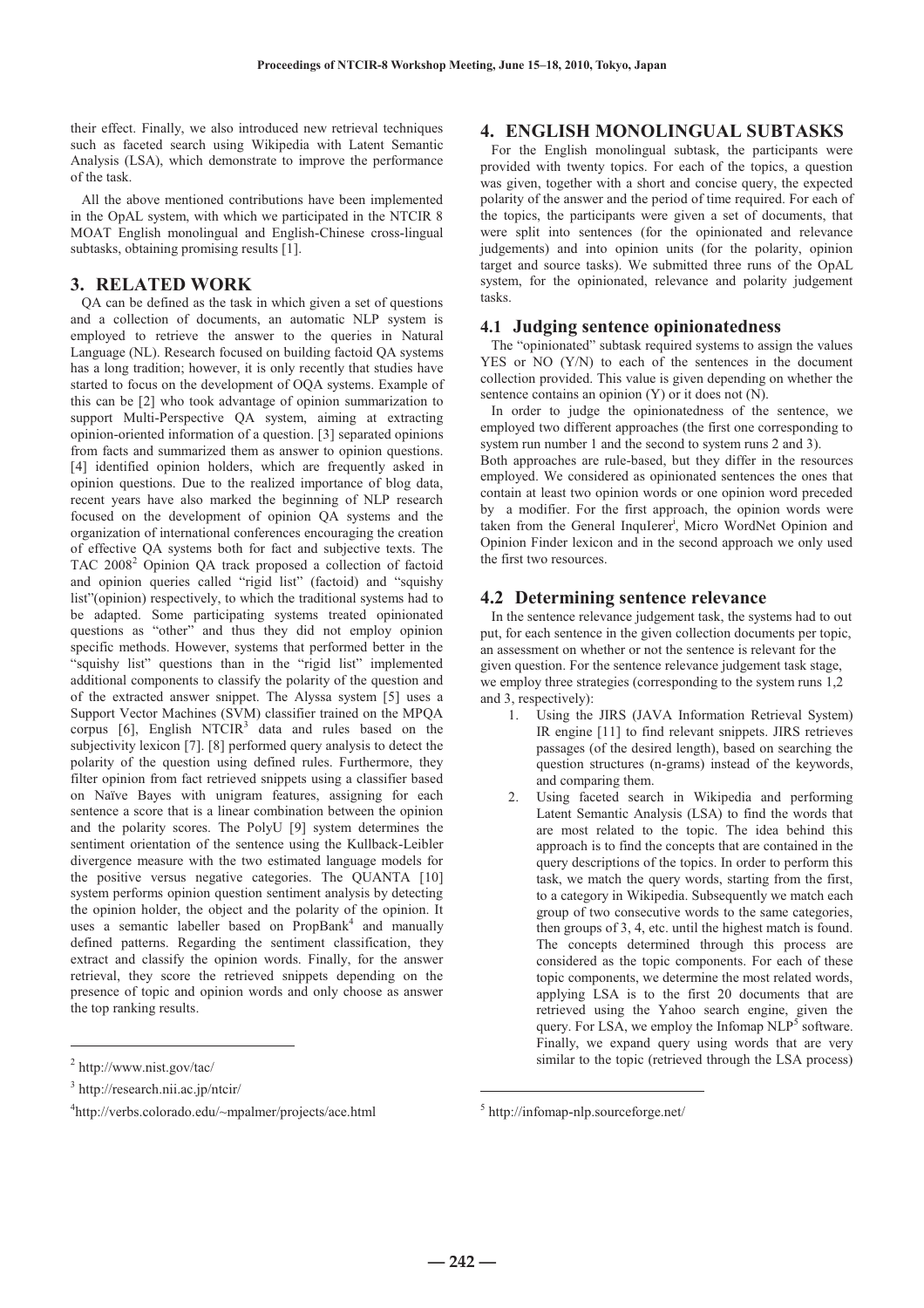and retrieve snippets that contain at least two such words.

3. The third approach consists in judging, apart from the topic relevance characteristic, the temporal appropriateness of the given sentences. In order to perform this check, we employ TERSEO [12]. We then filter the sentences obtained in the second approach depending on whether or not the document in which they appear have a date matching the required time interval or the sentence with the resolved temporal expressions contains a reference to the required time interval.

# **4.3 Polarity and topic-polarity classification for judging sentence answerness**

The polarity judgment task required the system to assign a value of POS, NEG or NEU (positive, negative or neutral) to each of the sentences in the documents provided. In order to determine the polarity of the sentences, we passed each sentence through an opinion mining system employing SVM machine learning over the NTCIR 7 MOAT corpus, the MPQA corpus and EmotiBlog. Each sentence is preprocessed using Minipar<sup>6</sup>. For the system training, the following features were considered, for each sentence word:

- the part of speech (POS)
- opinionatedness/intensity if the word is annotated as opinion word, its polarity, i.e. 1 and -1 if the word is positive or negative, respectively and 0 if it is not an opinion word, its intensity  $(1.2 \text{ or } 3)$  and 0 if it is not a subjective word, its emotion (if it has, none otherwise)
- syntactic relatedness with other opinion word if it is directly dependent of an opinion word or modifier (0 or 1), plus the polarity/intensity and emotion of this word (0 for all the components otherwise).

The difference between the submitted runs consisted in the lexicons used to determine whether a word was opinionated or not. For the first run, we employed the General Inquirer, MicroWordNet and the Opinion Finder opinion resources. For the second one, we employed, aside from these three sources, the "emotion trigger" resource [13].

# **5. ENGLISH-CHINESE CROSS-LINGUAL SUBTASK**

In the Cross-lingual setting, the task of the participating systems was to output, for each of the twenty topics and their corresponding questions (in a language), the list of sentences containing answers (in another language). For this task, we submitted three runs of the OpAL system, all of them for the English- Traditional Chinese cross-lingual setting (i.e. the topics and questions are given in English; the output of the system contains the sentences in set of documents in Traditional Chinese which contain an answer to the given topics).

In the following part, we explain the approaches we followed for each of the system runs.

 $\overline{a}$ 

Given that we had no previous experience with processing Chinese text, the approaches taken were quite simple.

The first step we performed was to tokenize the Chinese texts using LingPipe<sup>7</sup>. Further on, we applied a technique known as "triangulation" to obtain opinion and subjectivity resources for Chinese. The idea behind this approach is to obtain resources for different languages, starting from correct parallel resources in 2 initial languages. The process is exemplified in Figure 1 for obtaining resources in Chinese, starting with resources in English and Spanish.



Figure 1: Obtaining new resources in Chinese through triangulation

As mentioned before, this technique requires the existence of two correct parallel resources in two different languages to obtain correct resources for a third language. We have previously translated and cleaned the General Inquirer<sup>8</sup>, MicroWordNet [14] and Opinion Finder [15] lexicons for Spanish. The "emotion triggers" resource is available both for English, as well as for Spanish. In order to obtain these resources for Traditional Chinese, we use the Google translator. We translate both the English, as well as the Spanish resources, into Traditional Chinese. Subsequently, we performed the intersection of the obtained translations – that is, the corresponding words that have been translated in the same manner – both from English as well as

j

<sup>6</sup> http://webdocs.cs.ualberta.ca/~lindek/minipar.htm

<sup>7</sup> http://alias-i.com/lingpipe/

<sup>8</sup> http://www.wjh.harvard.edu/~inquirer/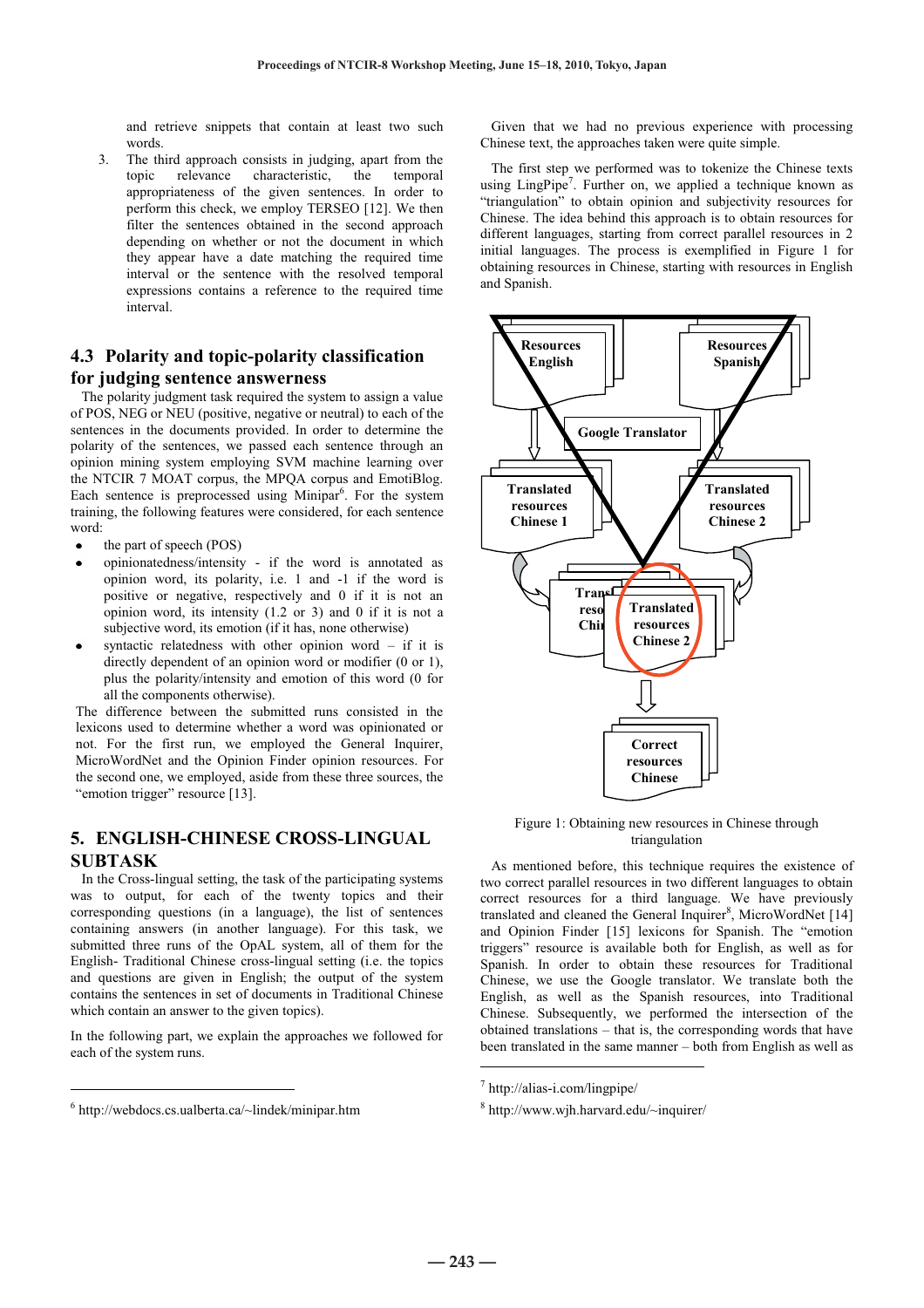from Spanish. We removed words that we translated differently from English and Spanish. The intersection words were considered as "clean" (correct) translations. We mapped each of these resources to four classes, depending on the score they are assigned in the original resource – of "high positive", "positive", "high negative" and "negative" and we give each word a corresponding value (4, 1, -4 and -1), respectively.

On the other hand, we translated the topic words determined in English using LSA.

For each of the sentence, we compute a score, given by the sum of the values of the opinion words that are matched in it. In order for a sentence to be considered as answer to the given question, we set the additional conditions that it contains at least one topic word and that the polarity determined corresponds to the required polarity, as given in the topic description. The three runs differ in the resources that were employed to calculate the sentiment score: in the first run, we employed the General Inquirer and MicroWordNet resources; in the second run we added the "emotion trigger resource" and the third run used only the Opinion Finder lexicon.

#### **6. EVALUATION AND DISCUSSION**

The following tables present the results of the system runs for the three subtasks in English in which we took part and the crosslingual English - Traditional Chinese task.

|  | Table 1: Results of system runs for opinionatedness |
|--|-----------------------------------------------------|
|  |                                                     |

| <b>System RunID</b> | P     | R     |       |
|---------------------|-------|-------|-------|
| OPAL <sub>1</sub>   | 17.99 | 45.16 | 25.73 |
| OPAL <sub>2</sub>   | 19.44 | 44    | 26.97 |
| OPAL <sub>3</sub>   | 19.44 | 44    | 26.97 |

| <b>System RunID</b> | P     | R     |       |
|---------------------|-------|-------|-------|
| OPAL <sub>1</sub>   | 82.05 | 47.83 | 60.43 |
| OPAL <sub>2</sub>   | 82.61 | 5.16  | 9.71  |
| OPAL <sub>3</sub>   | 76.32 | 3.94  | 7.49  |

Table 2: Results of system runs for relevance

Table 3: Results of system runs for polarity

| <b>System RunID</b> |       | R     |       |
|---------------------|-------|-------|-------|
| OPAL <sub>1</sub>   | 38.13 | 12.82 | 19.19 |
| OPAI.2              | 50.93 | 12.26 | 19.76 |

Table 4: Results of system runs for the cross-lingual task – agreed measures, Traditional Chinese

| <b>System RunID</b> |      |       |      |
|---------------------|------|-------|------|
| OPAL <sub>1</sub>   | 3.54 | 56.23 | 6.34 |
| OPAI.2              | 3.35 | 42.75 | 5.78 |

| OPAL <sub>3</sub>                                                                                           | 3.42 | 72.13 | 6.32 |  |  |  |
|-------------------------------------------------------------------------------------------------------------|------|-------|------|--|--|--|
| Table 5: Results of system runs for the cross-lingual task $-$ non-<br>agreed measures, Traditional Chinese |      |       |      |  |  |  |

| <b>System RunID</b> | р     | R     |       |
|---------------------|-------|-------|-------|
| OPAL <sub>1</sub>   | 14.62 | 60.47 | 21.36 |
| OPAL <sub>2</sub>   | 14.64 | 49.73 | 19.57 |
| OPAL <sub>3</sub>   | 15.02 | 77.68 | 23.55 |

From the results obtained, we can see that although the extensive filtering according to the topic and the temporal restrictions increases the system precision, we obtain a dramatic drop in the recall. On the other hand, the use of simpler methods in the cross-lingual task yielded better results, the OpAL crosslingual run 3 obtaining the highest F score for the non-agreed measures and ranking second according to the agreed measures.

From the error analysis performed, we realized that, on the one hand, the LSA-based method to determine topic-related words is not enough to perform this task. The terms obtained by employing this method are correct and useful, but they should be expanded using language models, to better account for the language variability.

Finally, we have seen that systems performing finer tasks, such as temporal expression resolution, are not mature enough to be employed in such tasks. This was confirmed by in-house experiments using anaphora resolution tools such as JavaRAP<sup>9</sup>, whose use also led to lower performances of the system and dramatic loss in recall.

### **7. CONCLUSIONS AND FUTURE WORK**

In this paper our research was focused on solving a recent problem born with the massive usage of the Web 2.0: the exponential growth of the subjective data that need to be efficiently managed for a wide range of practical applications. We identified and explored the challenges raised by OQA, as opposed to the traditional QA. Moreover, we studied the performance of new sentiment-topic detection methods and analysed the improvements that can be brought at the different stages of the OQA process and analysed the contribution of discourse analysis, employing techniques such as coreference resolution and temporality detection. We also experimented new retrieval techniques such as faceted search using Wikipedia with LSA, which demonstrate to improve the performance of the task. From the results obtained, we can draw the following conclusions. The first one is that on the one hand, the extensive filtering according to the topic and the temporal restrictions increases the system precision but it produces a dramatic drop in the recall. As a consequence, the use of simpler methods in the cross-lingual task would be more appropriate in this context. The OpAL crosslingual run 3 obtaining the highest F score for the non-agreed measures and ranking second according to the agreed measures. On the other hand, we can deduce that LSA-based method to determine topic-related words is not enough to perform this task. The terms obtained by employing this method are correct and

**― 244 ―**

 $\overline{a}$ 

<sup>9</sup> http://aye.comp.nus.edu.sg/~qiu/NLPTools/JavaRAP.html